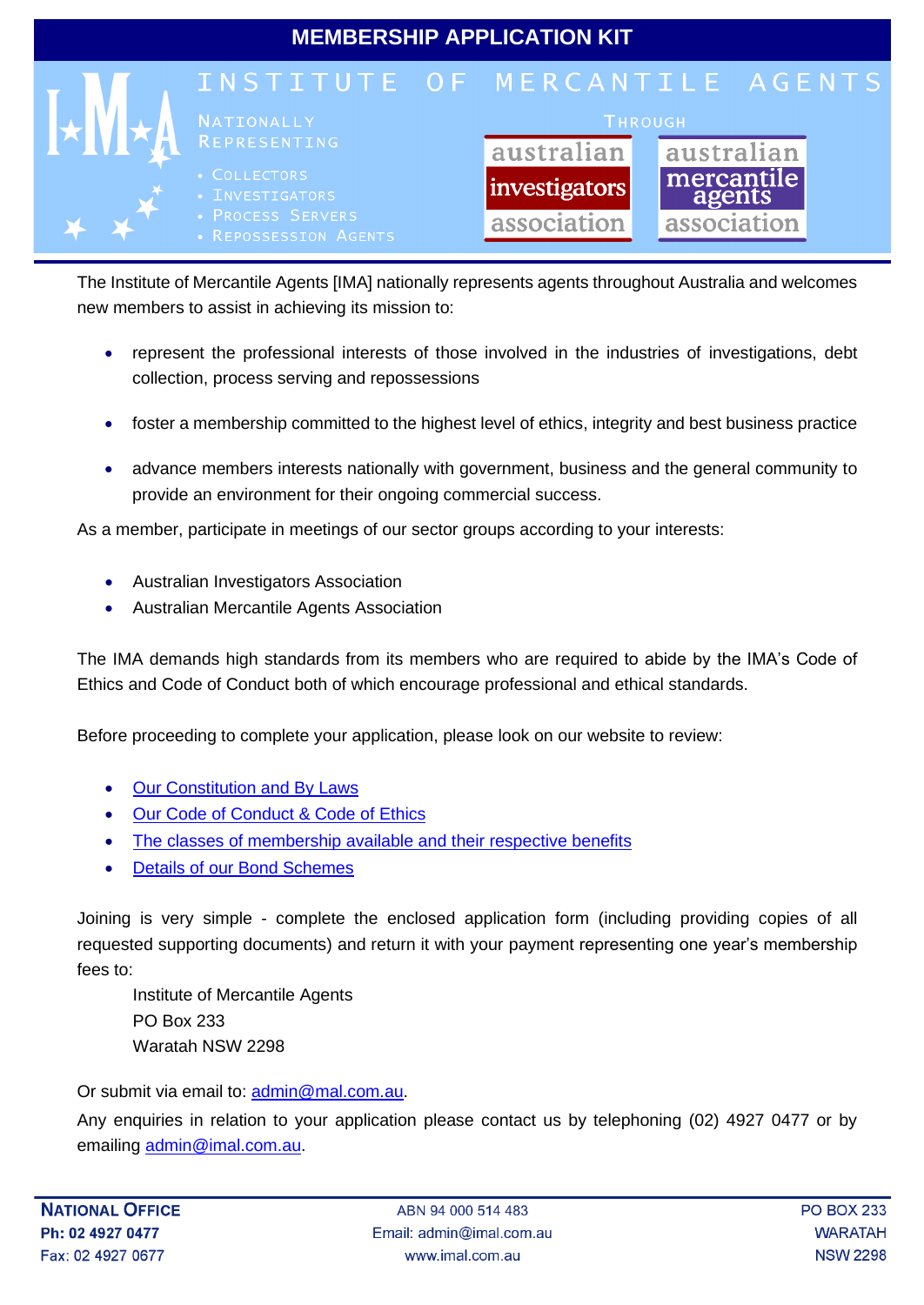## **Membership process explained**

By Law 2001.19.2 of the Institute explains the membership approval process:

- 1. All individuals, associations, partnerships, firms and corporations seeking membership as an ordinary, national, affiliate or operator member of the Institute shall complete and lodge with the Institute's National Secretary/ Executive Director an application form as set out in Annexure By Law 2001.1. Each application must be accompanied by the prescribed fees.
- 2. Each application for membership received by the Institute's National Secretary/ Executive Director shall be published in an Institute's publication after consideration by the National Board.
- 3. An applicant shall be admitted as a provisional member of the respective class of membership of the Institute applied for and such application shall be advertised in a publication of the Institute and if no written objection is received by the National Secretary/ Executive Director within 30 days after such publication the election to provisional membership will be ratified, cancelled or otherwise dealt with at the next meeting of the National Board, such decision being made upon obtaining a two thirds majority vote of the National Board.
- 4. If an objection is received in writing such objection shall be considered at the next meeting of the National Board and if overruled by a two thirds majority vote of the National Board the applicant shall continue as a provisional member of the respective class of membership applied for.
- 5. A successful applicant shall remain as having provisional membership status until full membership as an ordinary, national, affiliate or operator member is confirmed by the National Board or by the delegated authority of the Institute's National Secretary/ Executive Director. Such provisional status shall not be less than twelve calendar months nor exceed eighteen calendar months from the date of admission to the Institute.

|                                                                                                          | <b>FEE</b> | <b>OVERSEAS</b> |  |  |
|----------------------------------------------------------------------------------------------------------|------------|-----------------|--|--|
| <b>TYPE OF MEMBERSHIP</b><br>(incl GST)<br><b>FEE</b>                                                    |            |                 |  |  |
| <b>Affiliate</b>                                                                                         |            |                 |  |  |
| Individual connected to/working in an agency                                                             | \$300.00   | \$272.73        |  |  |
| Individual in collection department not being a mercantile agency                                        | \$490.00   | \$445.45        |  |  |
| All others including corporations, suppliers, exhibitors                                                 | \$960.00   | \$872.74        |  |  |
| <b>Ordinary</b>                                                                                          |            |                 |  |  |
| Individuals (not a sole trader)                                                                          | \$490.00   | \$445.45        |  |  |
| Sole traders (carrying on business on their own account), partnerships                                   | \$600.00   | \$545.45        |  |  |
| & corporations operating in one state/territory only (ie no offices beyond                               |            |                 |  |  |
| state/territory & not advertising to undertake work beyond such                                          |            |                 |  |  |
| state/territory)                                                                                         |            |                 |  |  |
| Public company or equivalent                                                                             | \$2,645.00 | \$2,404.55      |  |  |
| <b>National</b>                                                                                          |            |                 |  |  |
| This covers sole traders (carrying on business on their own account), partnerships & corporations        |            |                 |  |  |
| operating beyond one state/territory (ie either having offices located beyond one state/territory and/or |            |                 |  |  |
| advertising and/or undertaking management of work beyond one state/territory) - rate to be               |            |                 |  |  |
| determined by number of states of operation and/or categories below:                                     |            |                 |  |  |
| 2 states                                                                                                 | \$900.00   | \$818.18        |  |  |
| 3 to 4 states                                                                                            | \$1,570.00 | \$1,427.27      |  |  |
| Greater than 4 states                                                                                    | \$2,645.00 | \$2,404.55      |  |  |
| Public company or equivalent                                                                             | \$2,645.00 | \$2,404.55      |  |  |
| <b>Other</b>                                                                                             |            |                 |  |  |
| Operator Membership (engaged by an Ordinary or National Member)                                          | \$99.00    | \$90.00         |  |  |
| <b>Student Membership</b>                                                                                | \$120.00   | \$109.09        |  |  |
| Please note all payments by credit card will incur a 2.0% surcharge                                      |            |                 |  |  |

## **Membership Fees**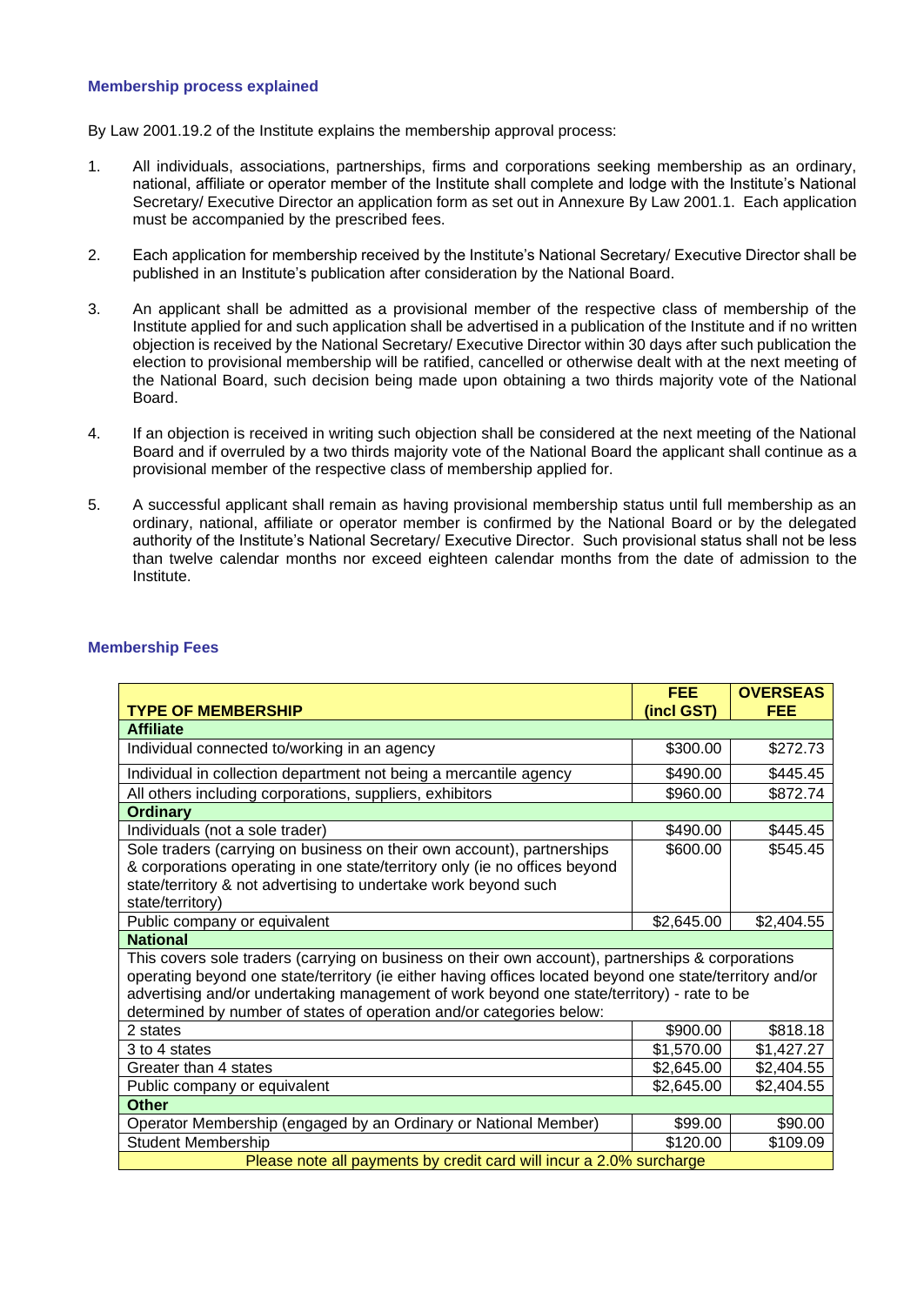| Please return completed forms via email to admin@imal.com.au or        |  |
|------------------------------------------------------------------------|--|
| via mail to Institute of Mercantile Agents PO Box 233 Waratah NSW 2298 |  |



## **MEMBERSHIP APPLICATION FORM**

|             | Application is hereby made to be admitted by the Institute of Mercantile Agents Ltd [IMA] as a<br>$\Box$ National member $\Box$ Ordinary member $\Box$ Affiliate member $\Box$ Operator member $\Box$ Student member<br>Payment details for \$_____ being the 1 <sup>st</sup> year's membership fees are provided over the page. |
|-------------|----------------------------------------------------------------------------------------------------------------------------------------------------------------------------------------------------------------------------------------------------------------------------------------------------------------------------------|
|             | I/We submit the following details in support of this Application:                                                                                                                                                                                                                                                                |
|             | If applying for individual membership, state YOUR name in full. If a registered business or corporation, insert registered name. If a<br>corporation trading under a business name, please state the corporation name and trading name in full).                                                                                 |
|             | 1. Business and contact details:                                                                                                                                                                                                                                                                                                 |
|             |                                                                                                                                                                                                                                                                                                                                  |
|             |                                                                                                                                                                                                                                                                                                                                  |
|             |                                                                                                                                                                                                                                                                                                                                  |
|             |                                                                                                                                                                                                                                                                                                                                  |
|             |                                                                                                                                                                                                                                                                                                                                  |
|             |                                                                                                                                                                                                                                                                                                                                  |
|             |                                                                                                                                                                                                                                                                                                                                  |
|             |                                                                                                                                                                                                                                                                                                                                  |
|             |                                                                                                                                                                                                                                                                                                                                  |
|             | Services offered: [Tick as many as are relevant]                                                                                                                                                                                                                                                                                 |
|             | $\Box$ Collections $\Box$ Factual Investigations $\Box$ Field Calls<br>□ Litigation Support Services                                                                                                                                                                                                                             |
|             | $\Box$ Process Serving $\Box$ Receivables management $\Box$ Repossessions<br>$\Box$ Skip Tracing<br>$\Box$ Surveillance Investigations                                                                                                                                                                                           |
|             |                                                                                                                                                                                                                                                                                                                                  |
|             | 2. Name of Ordinary/National Member your business is engaged by [Operator membership applicants only]:                                                                                                                                                                                                                           |
|             |                                                                                                                                                                                                                                                                                                                                  |
|             | 3. Names, residential addresses and date of birth:                                                                                                                                                                                                                                                                               |
|             | Please list full details for INDIVIDUAL, all PARTNERS or in the case of a CORPORATION, all DIRECTORS and SECRETARIES                                                                                                                                                                                                             |
|             |                                                                                                                                                                                                                                                                                                                                  |
|             |                                                                                                                                                                                                                                                                                                                                  |
|             |                                                                                                                                                                                                                                                                                                                                  |
|             | 4. Date business commenced under current ownership:                                                                                                                                                                                                                                                                              |
| 5. Nominee: | Corporations must nominate in writing a representative to vote on its behalf - the Nominee can be changed in writing                                                                                                                                                                                                             |
|             | with the Chairman prior to commencement of any meeting. Nominee must also complete question 11 on this form.                                                                                                                                                                                                                     |
|             |                                                                                                                                                                                                                                                                                                                                  |
|             |                                                                                                                                                                                                                                                                                                                                  |
|             |                                                                                                                                                                                                                                                                                                                                  |
|             | 6. Does your business have branch offices? If so, state branch office address(s)?                                                                                                                                                                                                                                                |
|             |                                                                                                                                                                                                                                                                                                                                  |
|             |                                                                                                                                                                                                                                                                                                                                  |
|             |                                                                                                                                                                                                                                                                                                                                  |
|             | Please attach copies of licenses                                                                                                                                                                                                                                                                                                 |

## **ALL APPLICANTS TO COMPLETE**

8. (a)Has the applicant (or any partner or any director, secretary or nominee of a corporation) been registered under the Bankruptcy Act or been under any special financial arrangement with his creditors, or been a director of a corporation which has gone into liquidation, had a receiver/manager appointed, or official or unofficial meeting of creditors? **□ YES □ NO**